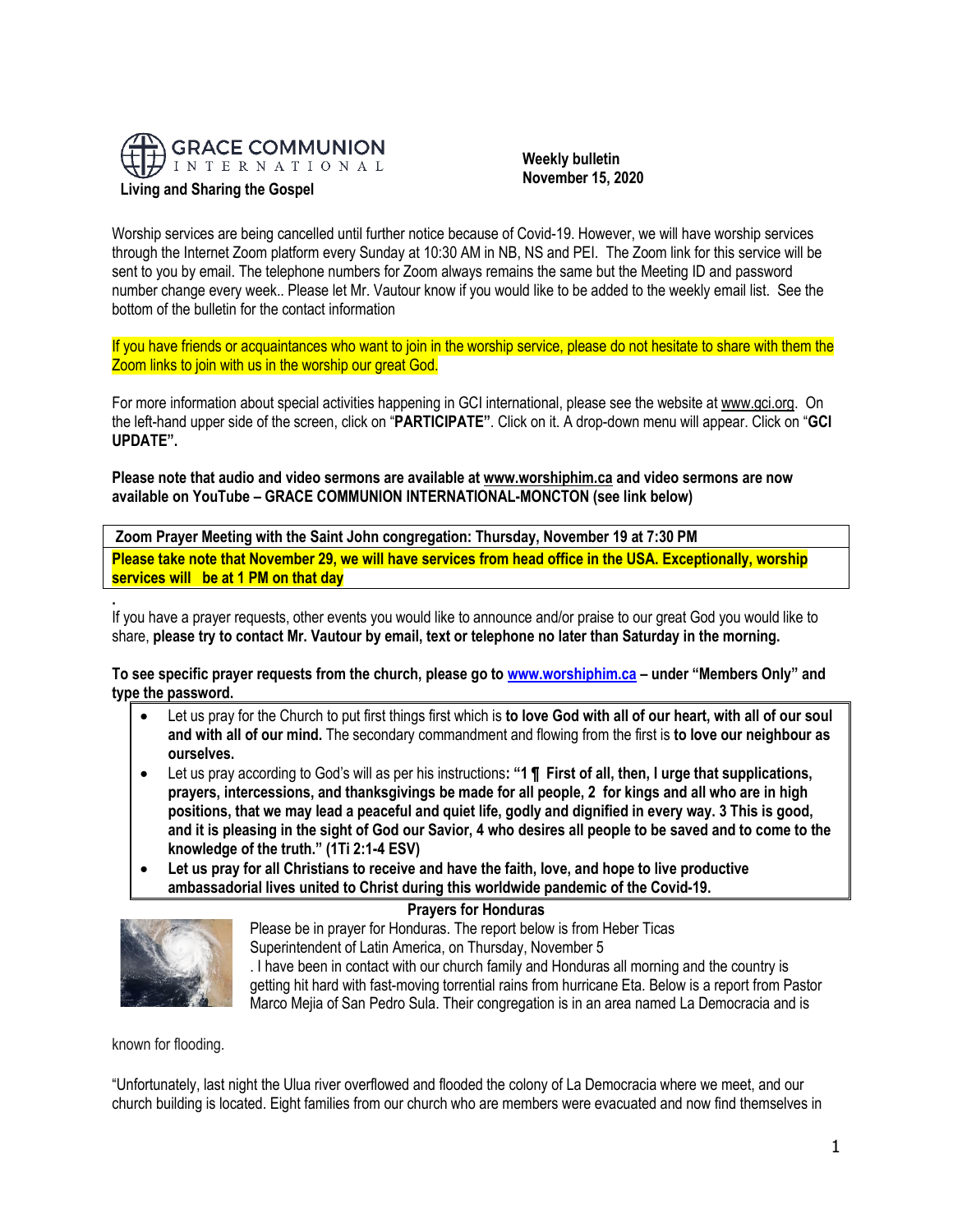temporary shelters. There are 12 additional families that are affected. Many of these are not consistent in our church but their children and teenagers are well connected to our ministry. The situation is dire, and the storm is still with us. Homes have been destroyed, and roads and bridges have also been affected. I have attached some videos of when the river overflowed so you can get a better idea. By the grace of God, I don't know of anyone close to us that have lost their lives. We continue to pray asking the Lord for relief and we ask that you join us in prayer as well".

## – Marco Mejia

Please join us in holding up our brothers and sisters in prayer.

## **Update: As of Saturday, the water had not yet receded and folks were still in shelters. A damage assessment was not yet possible.**

 $\_$  ,  $\_$  ,  $\_$  ,  $\_$  ,  $\_$  ,  $\_$  ,  $\_$  ,  $\_$  ,  $\_$  ,  $\_$  ,  $\_$  ,  $\_$  ,  $\_$  ,  $\_$  ,  $\_$  ,  $\_$  ,  $\_$  ,  $\_$  ,  $\_$  ,  $\_$  ,  $\_$  ,  $\_$  ,  $\_$  ,  $\_$  ,  $\_$  ,  $\_$  ,  $\_$  ,  $\_$  ,  $\_$  ,  $\_$  ,  $\_$  ,  $\_$  ,  $\_$  ,  $\_$  ,  $\_$  ,  $\_$  ,  $\_$  ,

Heber Ticas *Superintendent of Latin America & National Coordinator for Church Multiplication*

**Offerings:** you can send your offering directly to the following address: **Grace Communion International- Canada, Suite 203A, 2121 Airport Dr., Saskatoon, SK 7SL 6W5.** If you prefer, you can also call **1-306-653-2705.** Thank you for your continued generous giving to God by giving to this part of God's church, his body.

**From Mr. Bill Hall – GCI Canadian Director** *"We will continue to process the donations we receive in Saskatoon. Members are urged to mail them directly to our office for the time-being. They can also donate via phone using a credit card, or via Canada Helps using the donate button on our websit[e www.gcicanada.ca](https://eur03.safelinks.protection.outlook.com/?url=http%3A%2F%2Fwww.gcicanada.ca%2F&data=02%7C01%7C%7C9fd93e29c2b44509e5a008d7caa78fdb%7C84df9e7fe9f640afb435aaaaaaaaaaaa%7C1%7C0%7C637200693331983394&sdata=VAGy4Q%2BxbhHuYaeEiDz%2FQyicT%2FoiY4Ir9kc8w5yHRPs%3D&reserved=0) located at bottom of the page on the right side as you scroll down. We are waving the provision that all donations given via Canada Helps go toward national expenses for the time being. We will credit all donations received via Canada Helps to a member's local congregation, if we can identify where they attend."*

### **Jesus' Acceptance, by Gary Deddo**

Christians often joyfully proclaim that "Jesus accepts everyone" and "does not judge anyone." Though there is gospel truth in these affirmations, people assign to them a wide range of different meanings. Unfortunately, some of those meanings seem to differ from the revelation of Jesus that is given to us in the New Testament.

We sometimes use the words, "You're included." That simple statement conveys an important point. But it can also be (and has been) understood in a variety of ways. What are we included in? Answering this and related questions calls for care as we, in faith, seek to sort out the related issues so that we are accurate and thus faithful to the biblical revelation.

Jesus welcomed all into his presence and offered himself and his teaching to all who came toward him. He told his listeners that he would draw all persons to himself (**[John 12:32](https://biblia.com/bible/niv/John%2012.32)**). We find no instances where Jesus rejected someone, turning away from or refusing someone who was seeking him. More than that, Jesus received and even shared meals with the sorts of people who were being rejected by many of the religious leaders of his day.

What stands out in the biblical record is that Jesus welcomed and interacted with lepers, the lame, blind, deaf and dumb. He interacted socially with women (some with questionable reputations) and did so in ways that ignored religious regulations of the day. Jesus also spent time with adulterers, Jewish tax collectors working under Roman direction, and even with fanatical anti-Roman political activists.

Furthermore, Jesus spent time with the Pharisees and Sadducees, religious leaders who were his most severe critics (including some who plotted his execution). The apostle John tells us that Jesus did not come to condemn, but to save and rescue people for God. Jesus said, **"whoever comes to me I will never drive away" ([John 6:37\)](https://biblia.com/bible/niv/John%206.37).** He also instructed his disciples to love their enemies (**[Luke 6:27\)](https://biblia.com/bible/niv/Luke%206.27)**, forgive those who wronged them and bless those who cursed them (**[Luke 6:28](https://biblia.com/bible/niv/Luke%206.28)**). Jesus also extended forgiveness to his executioners (**[Luke 23:34](https://biblia.com/bible/niv/Luke%2023.34)**).

What comes across in these examples is that Jesus came to benefit all—he was "on the side" of everyone, he was "for" everyone. He is God's grace and God's salvation for all. The rest of the New Testament outside of the Gospels summarizes what we see lived out in Jesus' life. Paul indicates that Jesus came to atone for the sins of the ungodly, the sinners—those "dead in their sins" (**[Ephesians 2:1](https://biblia.com/bible/niv/Eph%202.1)**).

The attitude and acts of Jesus demonstrate God's love for all human beings and his desire to be reconciled to all and to bless all. Jesus came to give life and to give it abundantly (**[John 10:10](https://biblia.com/bible/niv/John%2010.10)**). God was in Christ reconciling the world to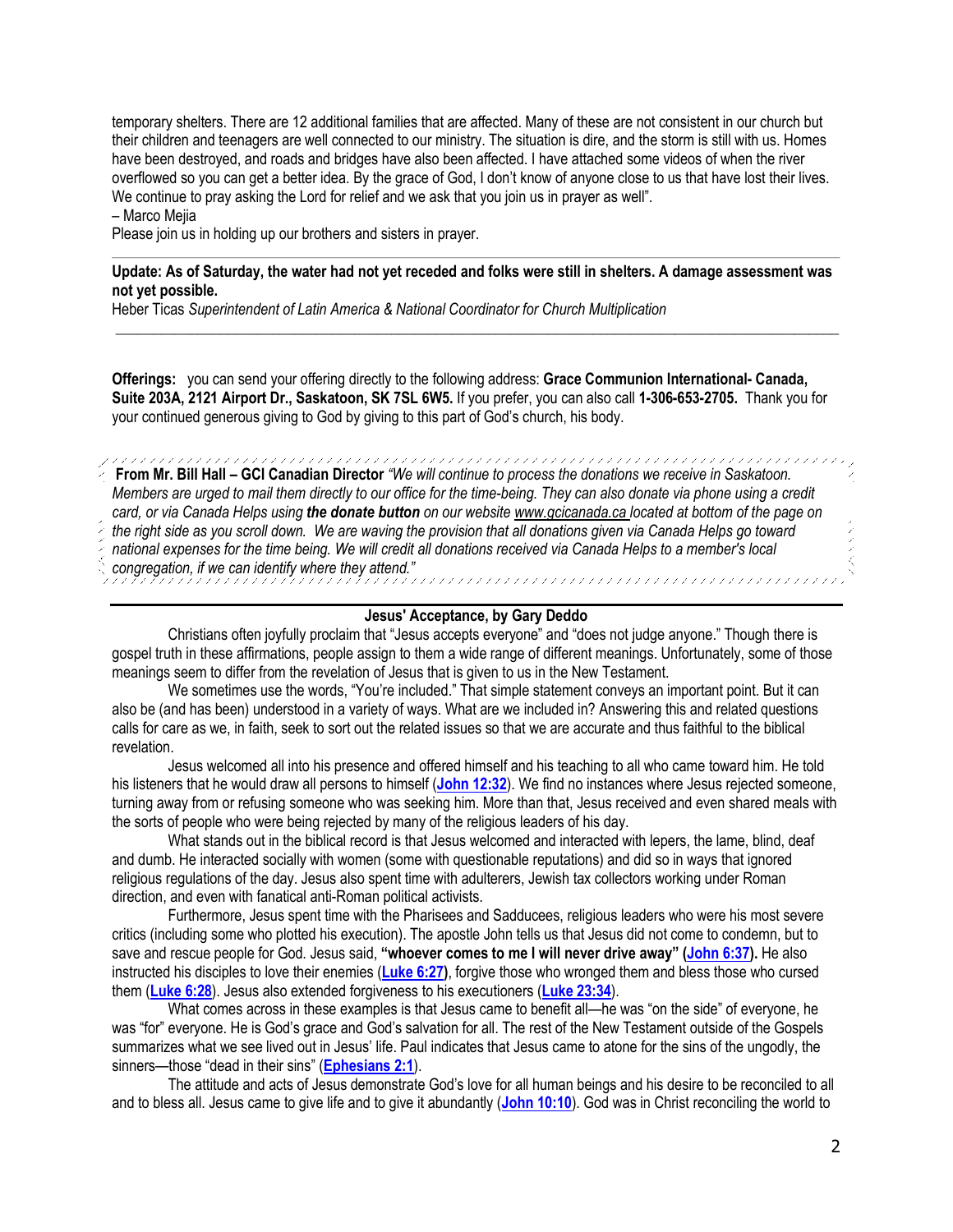himself (**[2 Corinthians 5:19](https://biblia.com/bible/niv/2%20Cor%205.19)**). Jesus came as a ransom to free captives of sin—to free them from their own sins and from the evil done against them.

## **Jesus had a purpose**

But there is more to the story—a "more" that should not be viewed as contradicting or in tension with what we just surveyed. Contrary to the view of some, there is no necessity to think that there are contrasting or conflicting aspects within Jesus' heart, mind and purposes. There is no need to see some sort of internal balancing act, now tipping one way then correcting and tipping the other. There is no need to think that Jesus is trying to accomplish two divergent things at the same time, such as love and righteousness, or mercy and holiness. Such imagined tensions might exist within us in our fallenness, but they do not exist within the heart of Jesus or his Father.

Jesus, like the Father, welcomes all people. However, he does so *with a particular purpose in mind.* His love has direction to it. He engages all who will listen to reveal something that is generally hidden. He came to give something in particular—to serve all in a way that points in a particular direction, that has a certain goal or end in mind.

Rather than an end point, his welcome to all is the starting point of an ongoing relationship. That relationship is one of his giving and serving and of our receiving what he offers. Jesus does not offer any old thing or serve us in any old way (including the way we might prefer). Rather, he offers us only the best that he has—and that is himself. In offering himself, he gives us the way, the truth and the life. Nothing more. Nothing else.

Jesus' attitude and acts of receiving and welcoming call for a certain response to his self-giving. In essence, it calls for receiving what he offers. In contrast to that receptive response, there is the response of rejecting what Jesus offers, which means rejecting Jesus himself. By Jesus drawing all people to himself, he is looking for the response of reception. That response requires a certain attitude, a certain approach toward him.

Jesus thus announced to his disciples that in his presence the kingdom of God had drawn near. All of the kingdom's blessings are available in him. However, that truth and reality calls for a response – as Jesus said, "Repent and believe in the good news" of the kingdom's arrival. A refusal to repent and put faith in Jesus and his kingdom amounts to a rejection of Jesus and the benefits of his kingdom.

### **The response**

Jesus offers his gift before any response is made. It is the offer of the gift that calls forth the response. Repentance and belief are the responses of reception to what Jesus has already offered. Those responses are not behaviors or attitudes that pre-condition Jesus' offer, or determine to whom he makes the offer. Jesus' offer is for the sake of its reception—not for the sake of its rejection.

The receptive attitude Jesus is always looking for in response to his offer of himself is indicated in a variety of his sayings: "**The Son of Man came to seek and save the lost" ([Luke 19:10, NRSV](https://biblia.com/bible/nrsv/Luke%2019.10)**). **"It is not the healthy who need a doctor, but the sick" ([Luke 5:31\)](https://biblia.com/bible/niv/Luke%205.31).** "**Anyone who will not receive the kingdom of God like a little child will never enter it" ([Mark 10:15\)](https://biblia.com/bible/niv/Mark%2010.15).** We must be like the soil that "receives the word" of the sower "with joy" **[\(Luke 8:13\)](https://biblia.com/bible/niv/Luke%208.13).** "**Seek first his kingdom and his righteousness" ([Matthew 6:33\)](https://biblia.com/bible/niv/Matt%206.33).**

Receiving what Jesus offers, and therefore benefitting from what he gives, requires acknowledging that we are lost and need to be found, that we are ill and need a physician to heal us, that we come to Jesus to receive with empty hands, rather than hoping to make an exchange with him. For like a child, we do not presume to have anything that he needs. This is why Jesus indicates that it is the "poor in spirit" who are receiving the blessings of God and his kingdom, not those who regard themselves as spiritually rich **[\(Matthew 5:3\)](https://biblia.com/bible/niv/Matt%205.3).**

Christian teaching has summarized this attitude of receptivity to what God in Christ freely offers to all his creatures as one of humility. This is an attitude that admits that we are not self-sufficient but must receive life from our Creator and Redeemer. A willingness to repent requires an attitude of humble receptivity. That is what Jesus is looking for in extending his welcome, his acceptance. It is only through humility that we are able to receive what Jesus offers.

The opposite of such a trusting and receptive heart has been called pride. In the context of church teaching, pride is an attitude that asserts autonomy from God, a trust in oneself, a confidence in one's own adequacy, even in the face of God. Such pride is offended by the suggestion that one needs to receive anything significant from God, most especially his forgiveness and mercy. One result of pride is a self-righteous refusal to receive anything essential from God, particularly those things you think you can provide for yourself.

Pride insists on paying its own way, getting what it thinks it deserves. It insists that it does not need grace or charity from God—that it can provide itself with life sufficient for its own purposes. Pride refuses to "be beholden" to anyone or anything, including God. Pride says that nothing really needs to be changed in us. We are fine just as we are.

In contrast, humility recognizes that one cannot give oneself life. Instead, it admits its need not only for help, but for the transformation, renewal, restoration and reconciliation that only God has to give. Humility acknowledges our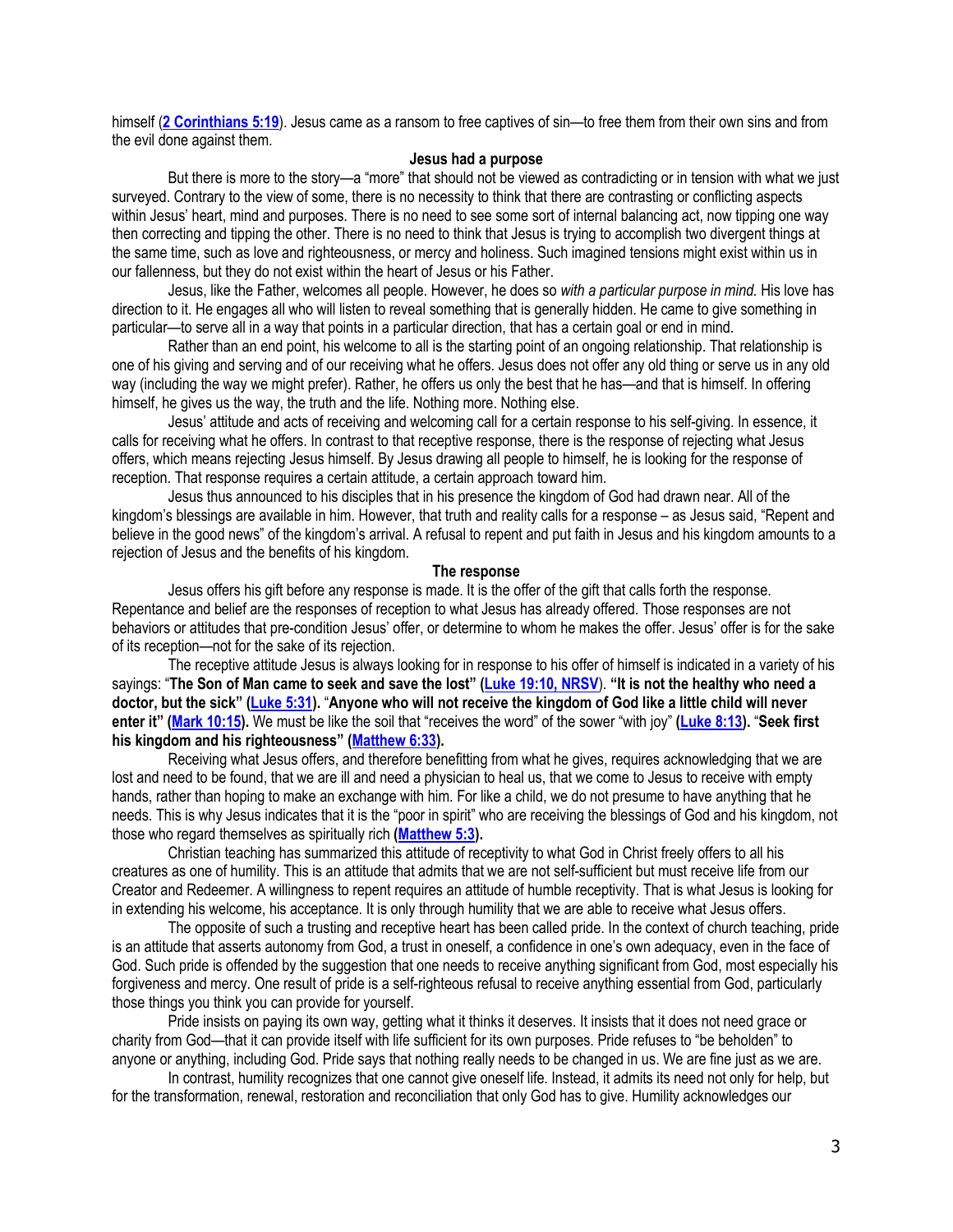inexcusable fault and our utter helplessness to renew ourselves. We need total grace from God or we are lost. Our pride needs to be put to death that we might receive life from God himself. Receptivity to receiving what Jesus has to offer and humility are inseparable.

#### **Discernment**

In the end, Jesus welcomes all in order to give them himself. His welcome is purposeful. It leads somewhere. His purpose necessarily includes a positive response, that we receive what he gives.

Jesus tells us that he has come to enable the worship of his Father (**[John 4:23](https://biblia.com/bible/niv/John%204.23)**). This is his most comprehensive way of indicating the purpose of his welcome and acceptance of us. Worship is a way of indicating a total response to who God is as the only one who is worthy of our ultimate trust and loyalty. Jesus' self-giving leads to a true knowledge of the Father and a receptivity to his Holy Spirit. It results in worshipping God alone through the Son and in the Spirit, that is, to worshipping God in truth and in spirit.

In offering himself to us, Jesus gives himself to be our Lord, our prophet, priest and king. In doing so he reveals the Father and sends us his Spirit. He gives of himself according to who he is, not according to who he is not, nor according to our wishes or imaginations.

This means that Jesus' way involves discernment—it does sort through and notice the kinds of responses made to him (and to all that he is). Jesus discerns those who are rejecting him and his word, those who are rejecting a true knowledge of God and right worship. He discriminates between those who are receiving and those who are not receiving. However, this discrimination does not mean that Jesus has a different attitude or intention other than that which we described above. There is no reason to suppose that Jesus' love is diminished or contradicted by his acts of discernment. Jesus does not condemn those who reject his welcome and invitation to follow him. But he does warn them concerning the consequences of such rejection. Jesus' acceptance and love calls for a particular kind of response, not giving no response or any sort of response.

Jesus' discernment of the various kinds of responses made to him is evident at many points in Scripture. His parable of the sower and the seeds (the seeds being his word) makes this obvious. There are four distinct soils, and only one represents the receptive response that Jesus is looking for. On numerous occasions, Jesus talks about receiving or rejecting him, his words/teaching, his heavenly Father and his disciples.

Jesus' initial initiative towards people is expressed in his invitation to "**come, follow me"** (**[Mark 1:17](https://biblia.com/bible/niv/Mark%201.17)**). There is a difference between those who follow and those who do not. Jesus likens those who follow to those who act on an invitation to a wedding and contrasts them with those who refuse the invitation (**[Matthew 22:4-9\)](https://biblia.com/bible/niv/Matt%2022.4-9)**. In like manner, a difference is noted in the refusal of the elder son to join in the feast celebrating his younger brother's return, despite his father imploring him to come in (**[Luke 15:28](https://biblia.com/bible/niv/Luke%2015.28)**).

There are strict warnings to those who not only do not follow Jesus but who actively reject his invitation to the extent of preventing others from following him, some even plotting to have Jesus executed (**[Luke 11:46;](https://biblia.com/bible/niv/Luke%2011.46) [Matthew](https://biblia.com/bible/niv/Matt%203.7)  [3:7;](https://biblia.com/bible/niv/Matt%203.7) [23:27-29](https://biblia.com/bible/niv/Matthew%2023.27-29)**). These warnings are severe—indicating what Jesus does not want to happen, not what he hopes will happen. Warnings are given to those whom we care about, not to those for whom we have no concern. The same love and acceptance is exhibited towards those who accept Jesus and those who reject him. However, such love would not be loving if it then failed to note the difference of response and the corresponding consequences.

Jesus welcomes and invites all to respond in a receptive way both to him and to what he offers, which is the reign of the kingdom of God. Though the net is cast wide and the seed is sown everywhere, receiving, trusting and following him call for a particular response. Jesus likens it to the reception of a child. He calls such receptivity faith, belief or trust in him. It includes repenting of putting one's ultimate trust in anyone or anything else. It is summed up in worshiping the Father through the Son and in the Spirit. The gift is offered freely and extended to all. No pre-conditions are set out to limit or restrict who might benefit from it.

#### **The cost**

However, the reception of the freely given gift always involves a cost to the recipient. That cost is to give up one's entire life and hand it over to Jesus and the Father and the Spirit with him. The cost is not something paid to Jesus to enable or incline him to give himself to us. It is the cost of emptying our hands and hearts to receive him for who he is, our Lord and Savior. What is freely given is costly to us to receive because it involves dying to the old and corrupted self in order to receive new life from him.

The cost to us to receive God's free grace is referred to throughout Scripture. In the Old Testament, we are said to need both new hearts and new spirits that God himself will give! In the New Testament we are told that we need to be born again, from above, that we need new natures, that we must stop living for ourselves and begin living under the Lordship of Christ, that we must die to our old natures, that we are to become new creations, that we are to be